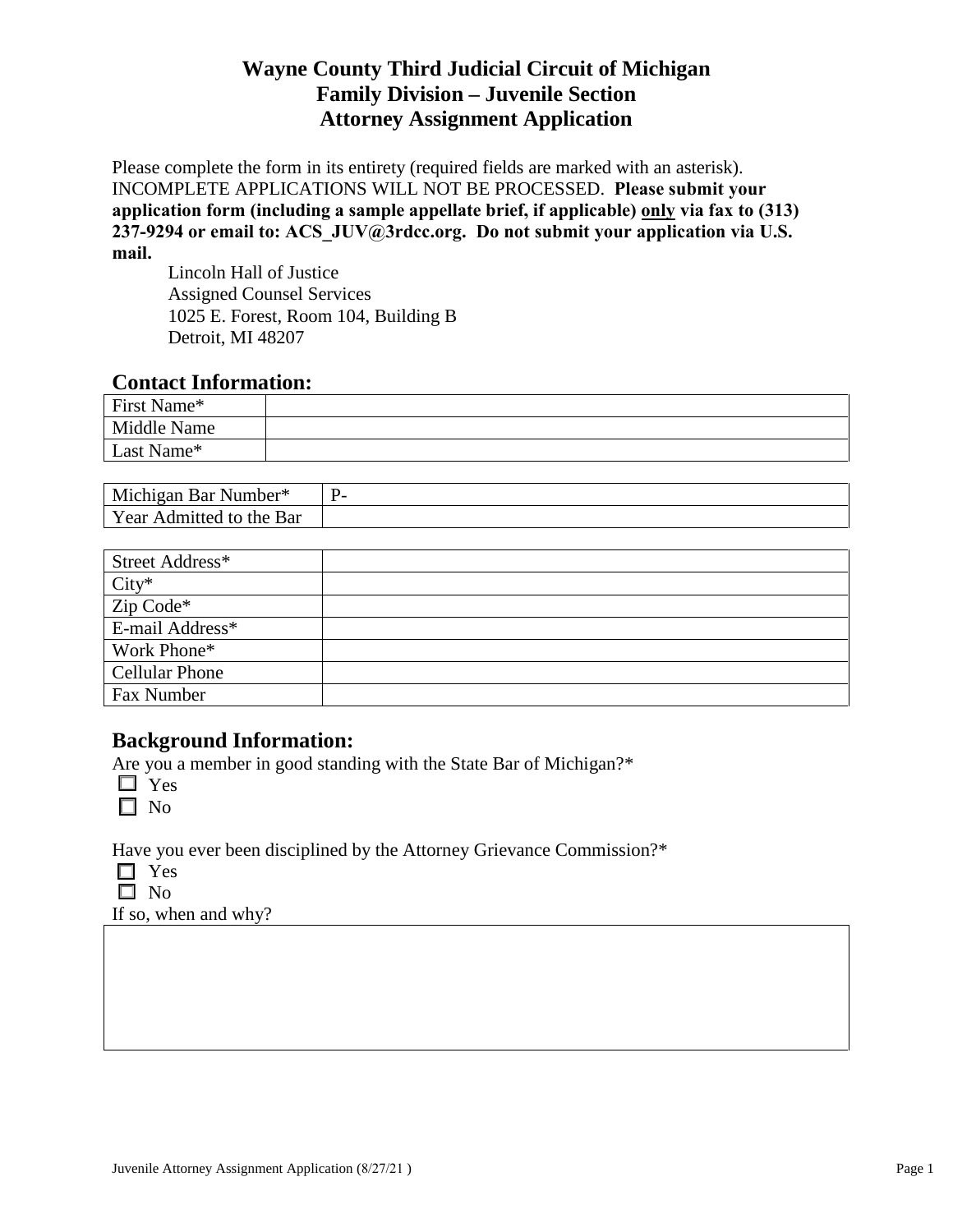Have you ever been on the Assigned Counsel Appointment List in the Juvenile Division?\*

 $\Box$  Yes

 $\square$ No

If so, has the Attorney Review Committee ever placed you on suspension?\*

- □ Yes
- $\Box$  No
- $\Box$  N/A

If so, when and why?

Have you ever been held in contempt of court?\*

- Yes
- $\Box$  No

If so, when and why?

Have you completed the yearly CAP training?\*

□ Yes  $\Box$  No Date of CAP Training:

Have you attended any trainings or seminars related to juvenile court proceedings?\*

□ Yes  $\Box$  No

If so, specify (**include dates and certificates**): \***PLEASE ATTACH YOUR CERTIFICATES\***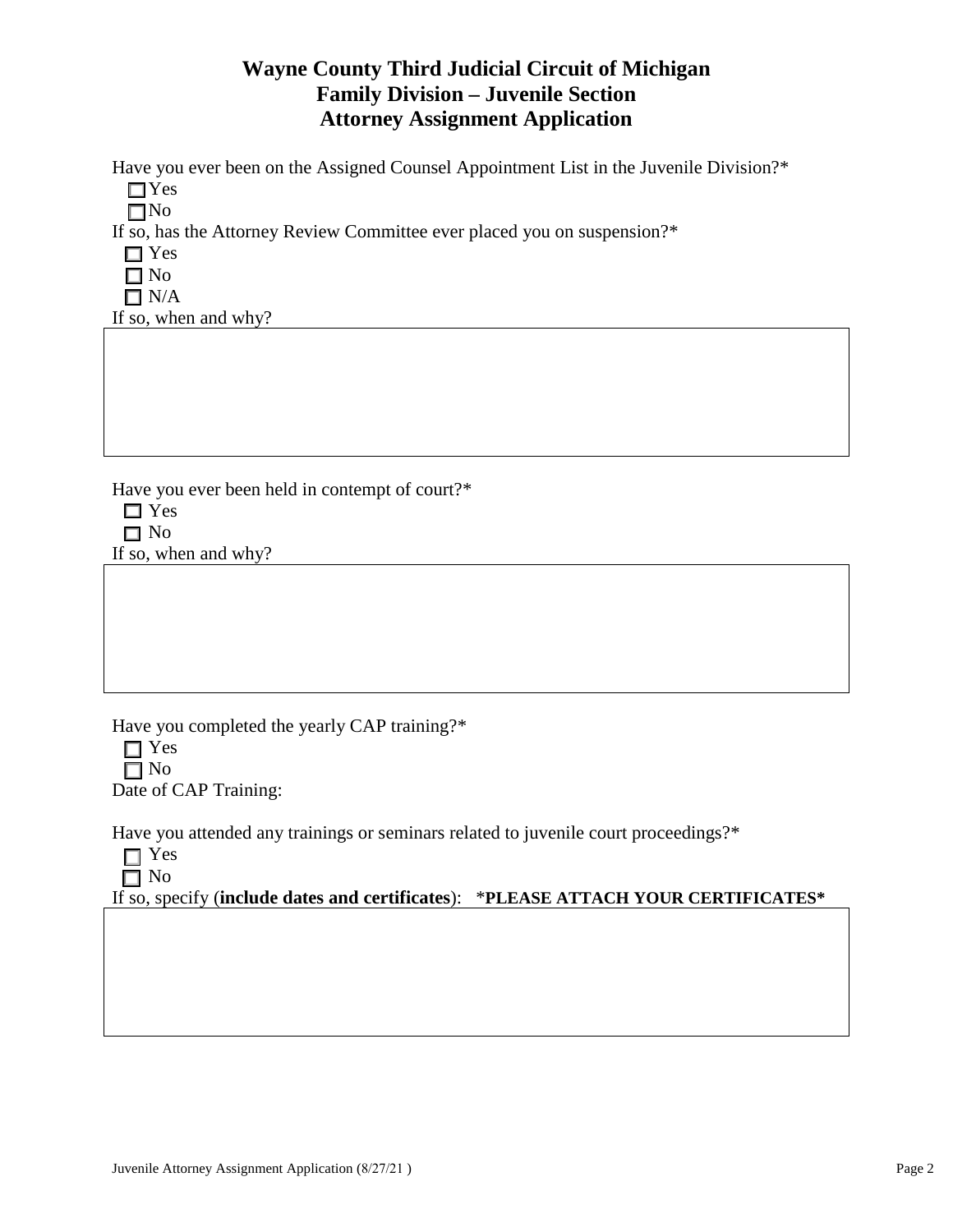Are you fluent in a second language?\*

□ Yes □ No If so, specify:

Are you certified in American Sign Language?

 $\Box$  Yes  $\Box$  No

Are you seeking appellate assignments?\*

(Requires a minimum of five years experience in juvenile law.)

Applicants seeking appellate assignments must have a minimum of five years experience in juvenile law and must submit a sample appellate brief with this application.

Have you ever been removed from, or sanctioned/disciplined by, the Court of Appeals?\*

Do you have any experience involving custody determinations?

□ Yes

No If so, specify:

Have you completed the Domestic Relations Assigned Counsel Training?\*

|  | w<br>۰. |
|--|---------|
|--|---------|

 $\n **7** No$ 

If so, please provide the date of completion:

### **If you are currently on the assignment list, do not fill out the section below.**

What type of assignments are you seeking in the Third Circuit Court-Juvenile Division?

- $\Box$  Child Protection & Delinquency
- □ Designated Cases
- □ Appeals
- $\Box$  Adoptions